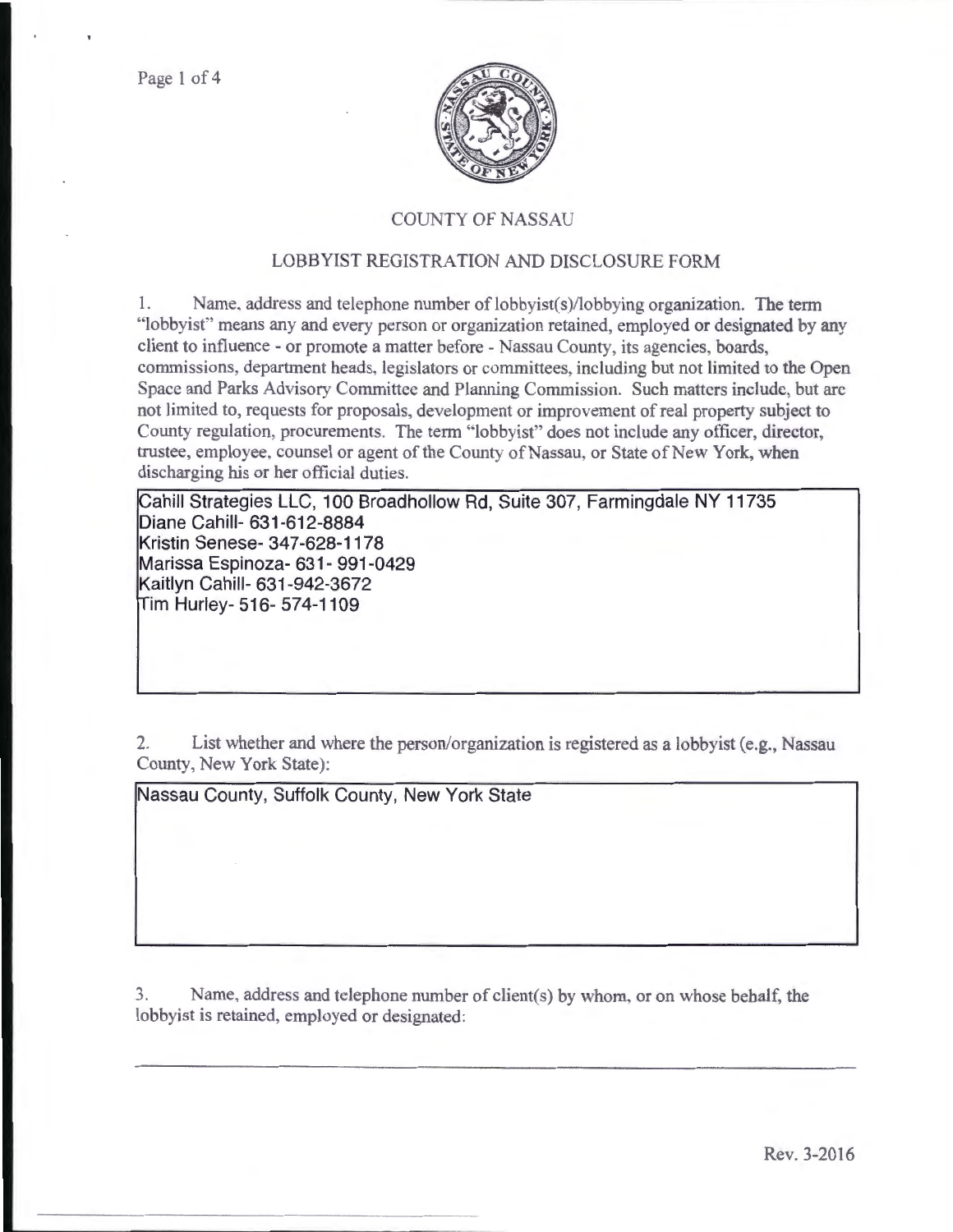Page 2 of 4

Kimco Realty Corporation- 3333 New Hyde Park Rd, New Hyde Park, NY 11042- (516) 869-7130

4. Describe lobbying activity conducted, or to be conducted, in Nassau County, and identify client(s) for each activity listed. See page 4 for a complete description of lobbying activities.

Construction Project Support- Assisting Ownership to gain support for their Elmont construction project with local officials

5. The name of persons, organizations or governmental entities before whom the lobbyist expects to lobby:

NYS Assembly Members, Nassau County Legislatures, Town of Hempstead Council Members, NYS Senate Members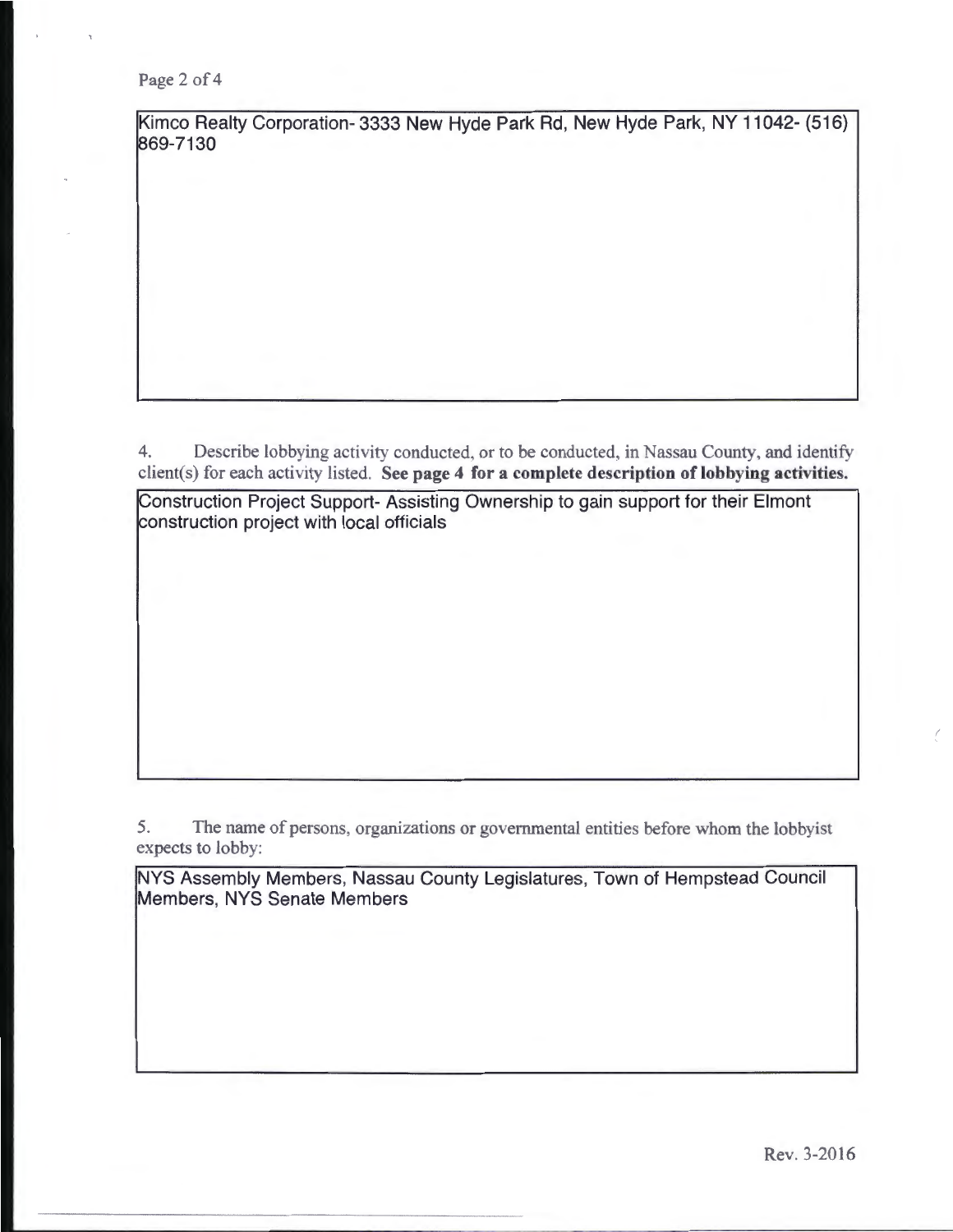6. If such lobbyist is retained or employed pursuant to a written agreement of retainer or employment. you must attach a copy of such document; and if agreement of retainer or employment is oral, attach a written statement of the substance thereof. If the written agreement of retainer or employment does not contain a signed authorization from the client by whom you have been authorized to lobby, separately attach such a written authorization from the client.

7. Within the previous year, has the lobbyist/lobbying organization or any of its corporate officers provided campaign contributions pursuant to the New York State Election Law to the campaign committees of any of the following Nassau County elected officials or to the campaign committees of any candidates for any of the following Nassau County elected offices: the County Executive, the County Clerk, the Comptroller, the District Attorney, or any County Legislator? If yes, to what campaign committee? If none, you must so state:

I understand that copies of this form will be sent to the Nassau County Department of Information Technology ("IT") to be posted on the County's website.

I also understand that upon termination of retainer, employment or designation I must give written notice to the County Attorney within thirty (30) days of termination.

VERIFICATION: The undersigned affirms and so swears that he/she has read and understood the foregoing statements and they are, to his/her knowledge, true and accurate.

The undersigned further certifies and affirms that the contribution(s) to the campaign committees listed above were made freely and without duress. threat or any promise of a governmental benefit or in exchange for any benefit or remuneration.

Dated: fune 7 *J*017 Signed:

Kure n. Seu

Print Name:

Title:

Director of Client Relations.